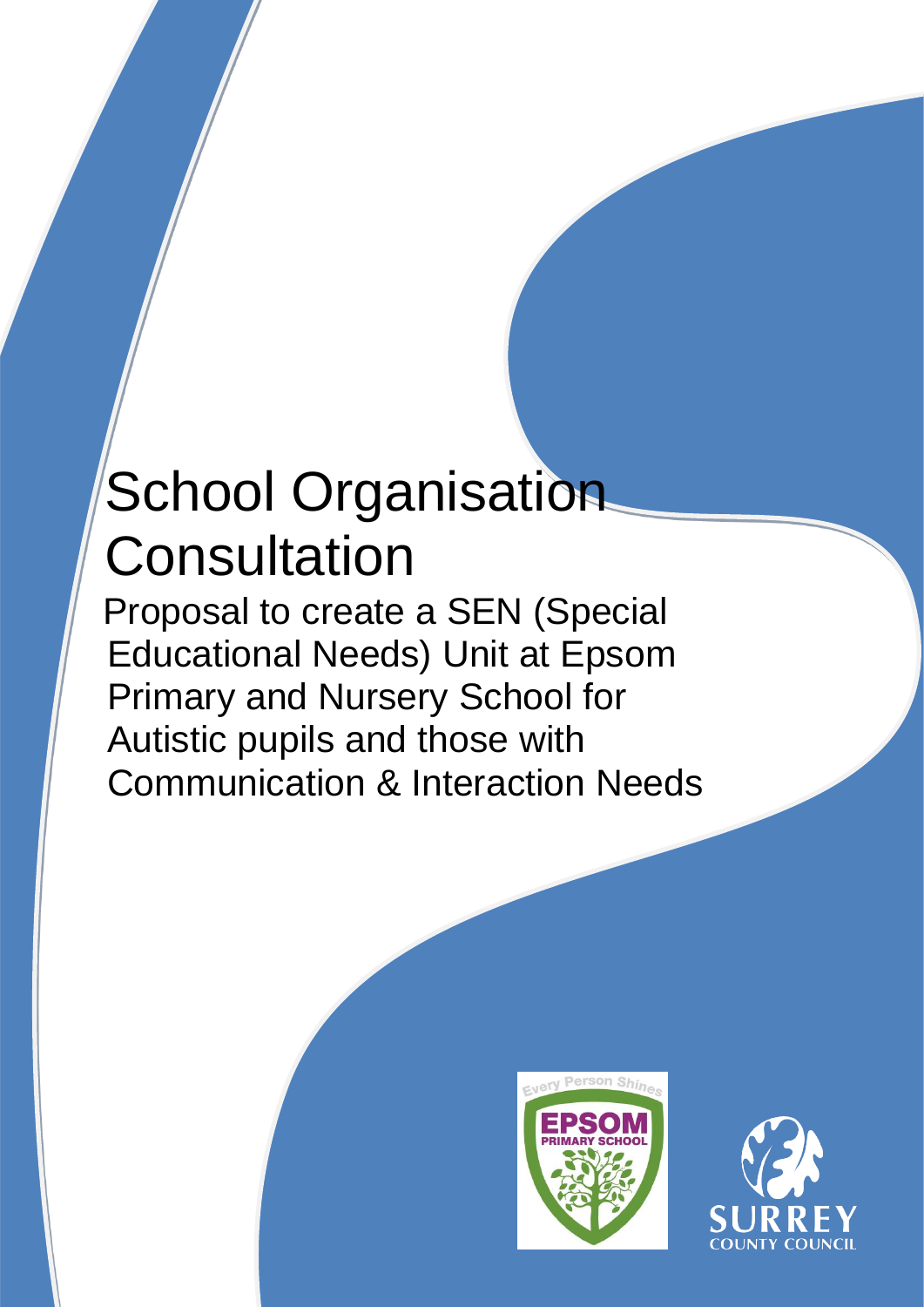DRAFT

# **School Organisation Informal Consultation**

#### **Local Authority Details:**

| <b>Local Authority</b> | <b>Surrey County Council</b> |
|------------------------|------------------------------|
| <b>Address</b>         | <b>Quadrant Court</b>        |
|                        | 35 Guildford Road            |
|                        | Woking                       |
|                        | <b>GU22 7AH</b>              |

#### **School Details:**

| <b>Name of School</b>     | <b>Epsom Primary and Nursery School</b> |  |  |  |  |  |
|---------------------------|-----------------------------------------|--|--|--|--|--|
| <b>Category of School</b> | <b>Community School</b>                 |  |  |  |  |  |
| <b>Type of School</b>     | <b>Primary School</b>                   |  |  |  |  |  |
| <b>URN</b>                | 124956                                  |  |  |  |  |  |
| <b>Address</b>            | Pound Lane, Epsom, Surrey               |  |  |  |  |  |
| <b>Postcode</b>           | <b>KT19 8SD</b>                         |  |  |  |  |  |

## **Introduction**

This paper outlines a proposal to create a SEN Unit at Epsom Primary and Nursery School, creating 21 places for autistic pupils and those with communication and interaction needs, age 4 – 11 years old with an Education Health and Care Plan (EHCP) in Surrey. This document explains the proposed process and timescales to create a SEN Unit at Epsom Primary and Nursery School.

## **Proposal**

Surrey County Council and The Governing Body of Epsom Primary and Nursery School are proposing to create a 21 place SEN Unit with a designation of ASD<sup>1</sup> at Epsom Primary and Nursery School. The SEN Unit will be provided onsite at Epsom Primary and Nursery School utilising existing classroom space within the school.

Table 1 shows the proposed timeline for the changes to take place on 1 September 2022. Dates and steps in the timeline may change based on the outcome of this consultation.

#### **Table 1: Proposed timeline**

| <b>Phase</b>                                              | <b>Date</b>           |
|-----------------------------------------------------------|-----------------------|
| Consultation                                              | 22 February - 1 April |
| Review of consultation responses                          | $1 - 14$ April        |
| Outcome of consultation published on www.surreysays.co.uk | End of April          |
| <b>Statutory notices</b>                                  | April/May             |
| <b>Lead Cabinet Member Decision</b>                       | 28 June               |
| Implementation                                            | 1 September 2022      |

<sup>1</sup> Autistic Spectrum Disorder (ASD) is the term used for the school designation that meets the needs of autistic pupils and those with communication and interaction needs.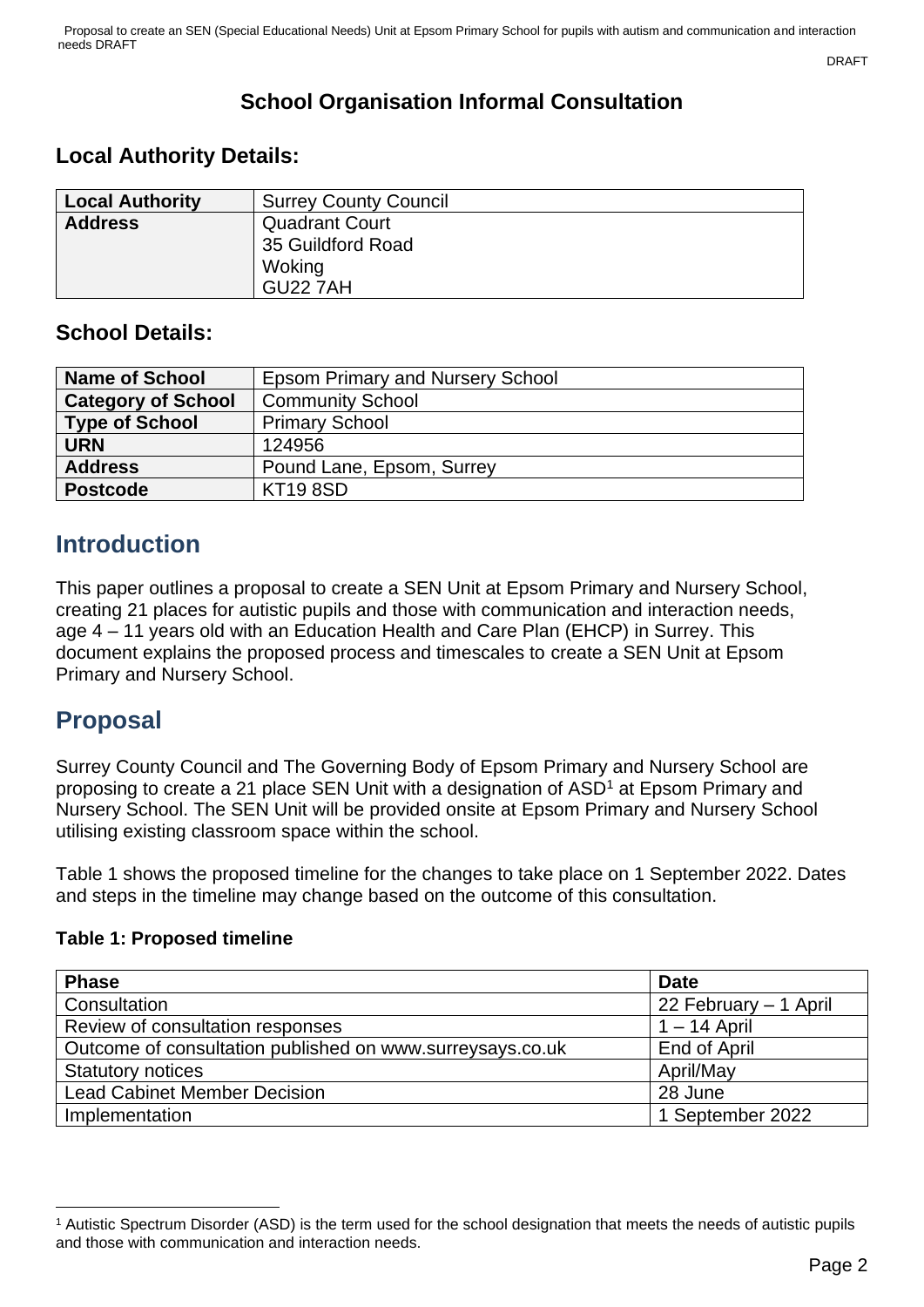Proposal to create an SEN (Special Educational Needs) Unit at Epsom Primary School for pupils with autism and communication and interaction needs DRAFT

It is proposed that:

- 1. There will be 21 places in the SEN Unit for autistic pupils and those with communication and interaction needs.
- 2. There will be no change to the mainstream Year R PAN of 60.
- 3. There will be no change to the number of nursery places at the school.
- 4. All pupils placed at the SEN Unit by Surrey County Council would have an EHCP specifying the school as an appropriate placement to meet their individual needs. Further details on the admissions process for SEND specialist provision in Surrey can be found on the [Surrey Local](https://www.surreylocaloffer.org.uk/kb5/surrey/localoffer/advice.page?id=9TS_tpdTXU0)  [Offer website](https://www.surreylocaloffer.org.uk/kb5/surrey/localoffer/advice.page?id=9TS_tpdTXU0) The document ['SEND admissions processes for referrals for specialist placement](https://www.surreycc.gov.uk/__data/assets/pdf_file/0011/238934/Final-Pre-16-SEND-Admissions-Guidance_v2.0-002-1-accessible.pdf)  [for school age children'](https://www.surreycc.gov.uk/__data/assets/pdf_file/0011/238934/Final-Pre-16-SEND-Admissions-Guidance_v2.0-002-1-accessible.pdf) describes how this process works and is available on the Surrey County Council website.
- 5. A feasibility study will inform refurbishment and changes to existing space in the school to accommodate the SEN Unit

## **Making Representations, Objections and Comments**

- 1. This is an informal consultation which starts on Monday 22 February 2022 and concludes on 1 April 2022.
- 2. A number of organisations are available locally to support families of children who have special educational needs and/ or disabilities (SEND) and young people who have SEND to share their views. Please see Information, Advice and Support - SEND Advice Surrey
- 3. Any person can make comments, agree, or object to the proposal by sending representations to the Local authority through the following channels:

| <b>Website</b> | www.surreysays.co.uk            |  |  |  |  |  |  |  |
|----------------|---------------------------------|--|--|--|--|--|--|--|
| <b>Email</b>   | schoolorg@surreycc.gov.uk       |  |  |  |  |  |  |  |
| <b>Post</b>    | Jane Keenan                     |  |  |  |  |  |  |  |
|                | <b>Education Place Planning</b> |  |  |  |  |  |  |  |
|                | <b>Surrey County Council</b>    |  |  |  |  |  |  |  |
|                | <b>Quadrant Court</b>           |  |  |  |  |  |  |  |
|                | 35 Guildford Road               |  |  |  |  |  |  |  |
|                | Woking GU22 7AH                 |  |  |  |  |  |  |  |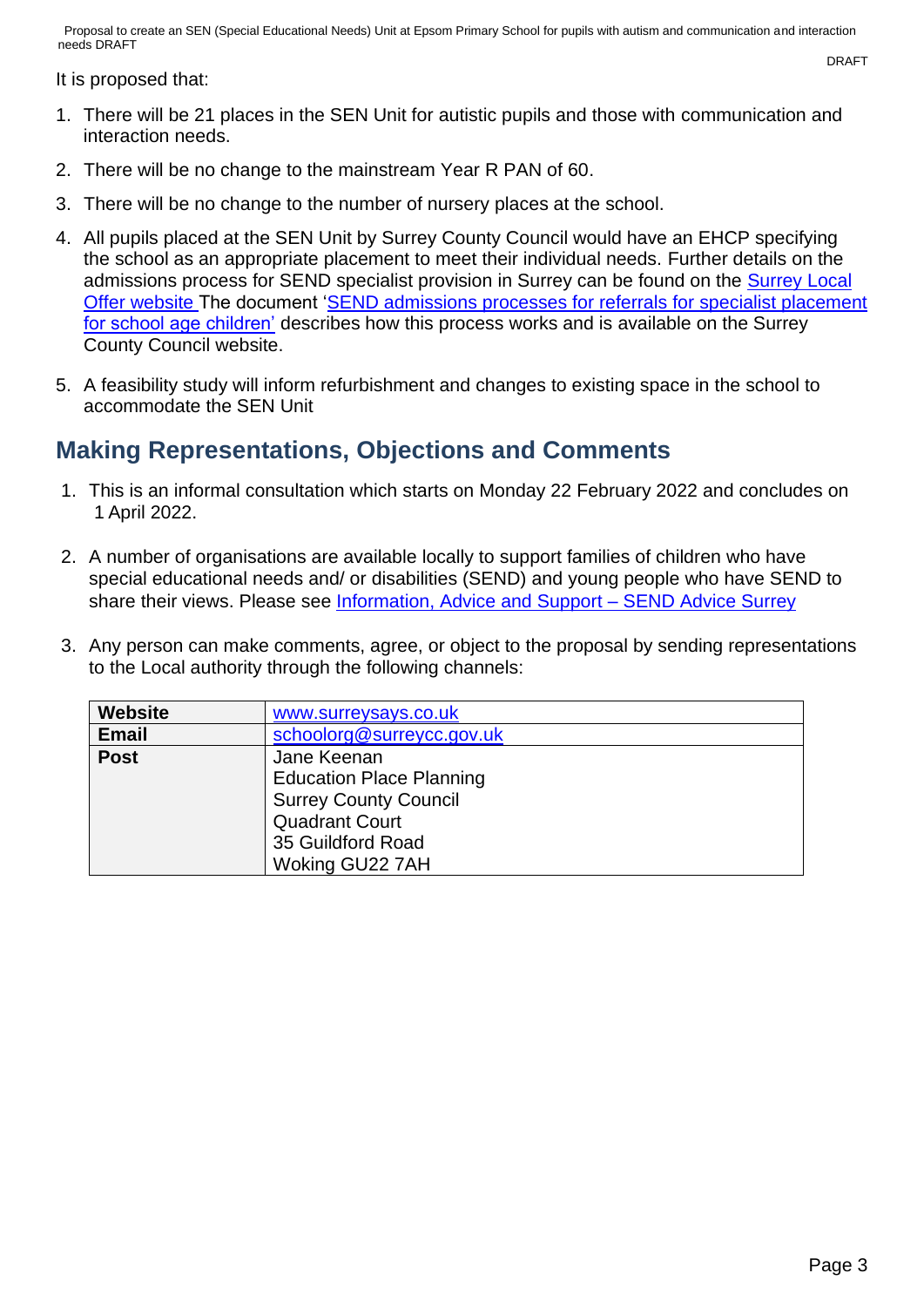# **Background**

Epsom Primary and Nursery School is a two-form entry primary school in the borough of Epsom & Ewell in Surrey. The school was rated 'good' by Ofsted in July 2019.

The Governing Body of Epsom Primary and Nursery School are in the process of converting to an academy and joining the Bourne Education Trust. The Academy conversion is separate to this consultation to create a SEN Unit and further information can be found on the [school's website.](https://www.epsomprimaryschool.co.uk/_files/ugd/afe9a3_d770300141b2456bb40bc553724aa74a.pdf) The Local Authority will make a decision on the proposal to create a SEN Unit at Epsom Primary and Nursery School before the Academy conversion is finalised.

#### **Table 2: Number of Pupils on roll at Epsom Primary and Nursery School by National Curriculum Year (NCY) Group (February 2022)**

|                                                                                              | <b>Nurse</b><br>rv | Year<br>R | Year | Year<br>$\mathbf{2}$ | Year<br>$\mathbf{3}$ | Year<br>$\boldsymbol{4}$ | Year<br>5 | Year<br>6 | <b>Total</b> |
|----------------------------------------------------------------------------------------------|--------------------|-----------|------|----------------------|----------------------|--------------------------|-----------|-----------|--------------|
| <b>Number of pupils</b><br>currently at Epsom<br><b>Primary and</b><br><b>Nursery School</b> | 148                | 55        | 57   | 60                   | 54                   | 60                       | 58        | 90        | 527          |

#### **School Vision and Curriculum**

More information about the school's vision and curriculum can be found on the [school](https://www.epsomprimaryschool.co.uk/curriculum-intent-and-vision)  [website](https://www.epsomprimaryschool.co.uk/curriculum-intent-and-vision)

# **The Vision**

To equip all children with the skills, opportunities and rich experiences that will help them to choose and navigate their own future pathway whilst creating ambitious, lifelong learners.



#### **Current Special Educational Needs provision**

There is not currently a SEN Unit or resourced provision at Epsom Primary and Nursery School. The school have been committed to meeting the special educational needs of pupils and ensuring that they make good progress. Information about inclusion and SEND policies at the school currently can be found [here.](https://www.epsomprimaryschool.co.uk/inclusion-special-educational-needs)

Epsom Primary School and Nursery have published a school offer booklet for parents and carer of children with SEND which can be found [here.](https://www.epsomprimaryschool.co.uk/_files/ugd/afe9a3_a30796f257d143f7aee454e724b6da02.pdf)

## **What do we want to achieve?**

The aim of the SEN Unit at Epsom Primary and Nursery School is to:

Enable children with special educational needs to feel that they belong to an inclusive, welcoming environment specifically designed to meet their complex individualised needs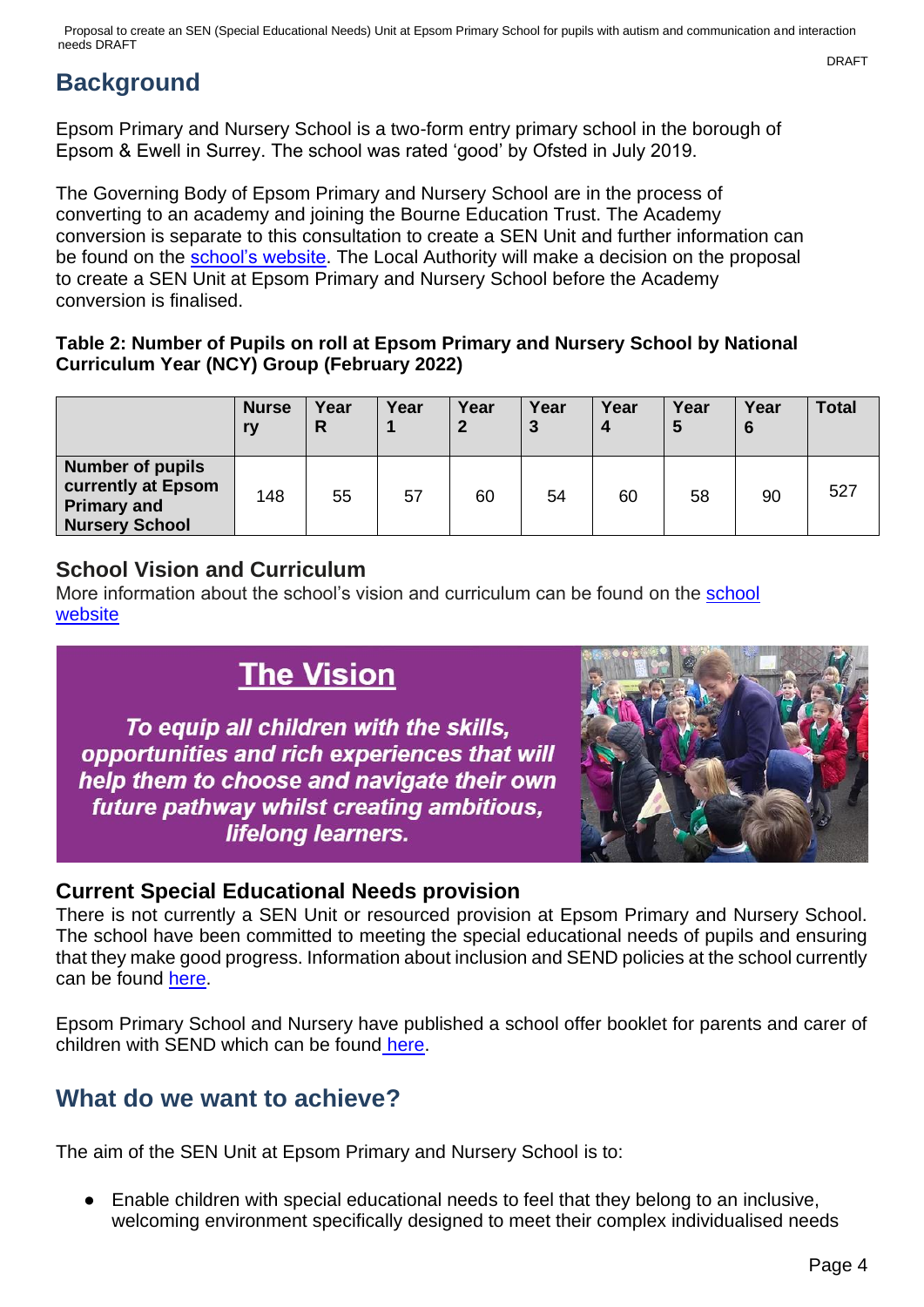Proposal to create an SEN (Special Educational Needs) Unit at Epsom Primary School for pupils with autism and communication and interaction needs DRAFT

- Provide specialist education for pupils with autism and communication and interaction needs who would also benefit from being part of a wider school community.
- Share good practice and expertise across the settings to maximise outcomes for children in our community.
- To ensure that pupils with SEND get the support that they need whilst accessing the rich experiences of a mainstream setting
- To deliver a highly personalised curriculum aims which enables children to thrive and fulfil their full potential.
- Enable parents of pupils with SEND to have high of aspirations for their child
- Work collaboratively with highly experienced and well-trained staff.
- To enable children to develop lifelong learning skills alongside their peers in preparation to integrate fully in society.
- Provide specific resources and approaches that will holistically support the children's progress and development.
- Further developing the school's inclusive ethos to enable all children to feel valued within their school and wider community.

#### **What will be provided through the SEN Unit?**

Pupils attending the centre would be in addition to the mainstream Planned Admission Number (PAN) of the school, as there is an expectation that a minimum of 50% of the school day would be spent as part of the centre. This would enable meaningful inclusion into the mainstream classes which is wholly individualised to the needs of the pupil. Some pupils may spend more time in the centre than others and it would be the responsibility of the school to manage the specialist offer and inclusion levels in partnership with the parents and Local Authority officers.

#### **Curriculum and Educational Offer**

Epsom Primary School and Nursery will offer a broad and balanced primary curriculum with particular focus on the individual needs of the children. There will be a high focus on hands on, practical experiences to develop life skills and make learning purposeful. The use of assistive technology when appropriate will also enable access to learning.

There will be high focused SALT support from a qualified therapist/ therapy assistant on a daily basis. The school will offer strong pastoral support with emphasis on high quality, researched based intervention, such as Zones of Regulation, to support children's emotional development. This approach is currently embedded in the mainstream setting and has had significant impact on children who do not always recognise the impact of their actions on others.

Researched based literacy and numeracy intervention and support will drive progress, and pre-teaching of wider curriculum subjects and key vocabulary across the curriculum will enable the transition to the learning in mainstream classes to be successful.

The school will use the mainstream curriculum as a starting point - making reasonable and creative adjustments to enable children to have access to a personalised curriculum that develops their literacy, numeracy and science skills at a pace that works for them. Providing the children with high quality, hands on, experiences alongside specific SALT and OT work will enable the children to reach their outcomes more swiftly and effectively. There will be a high focus on phonics, phonological awareness and early reading. Embedding language for thinking practices, Colourful Semantics and other research based programmes into quality first teaching to support the teaching of these subjects and driving progress.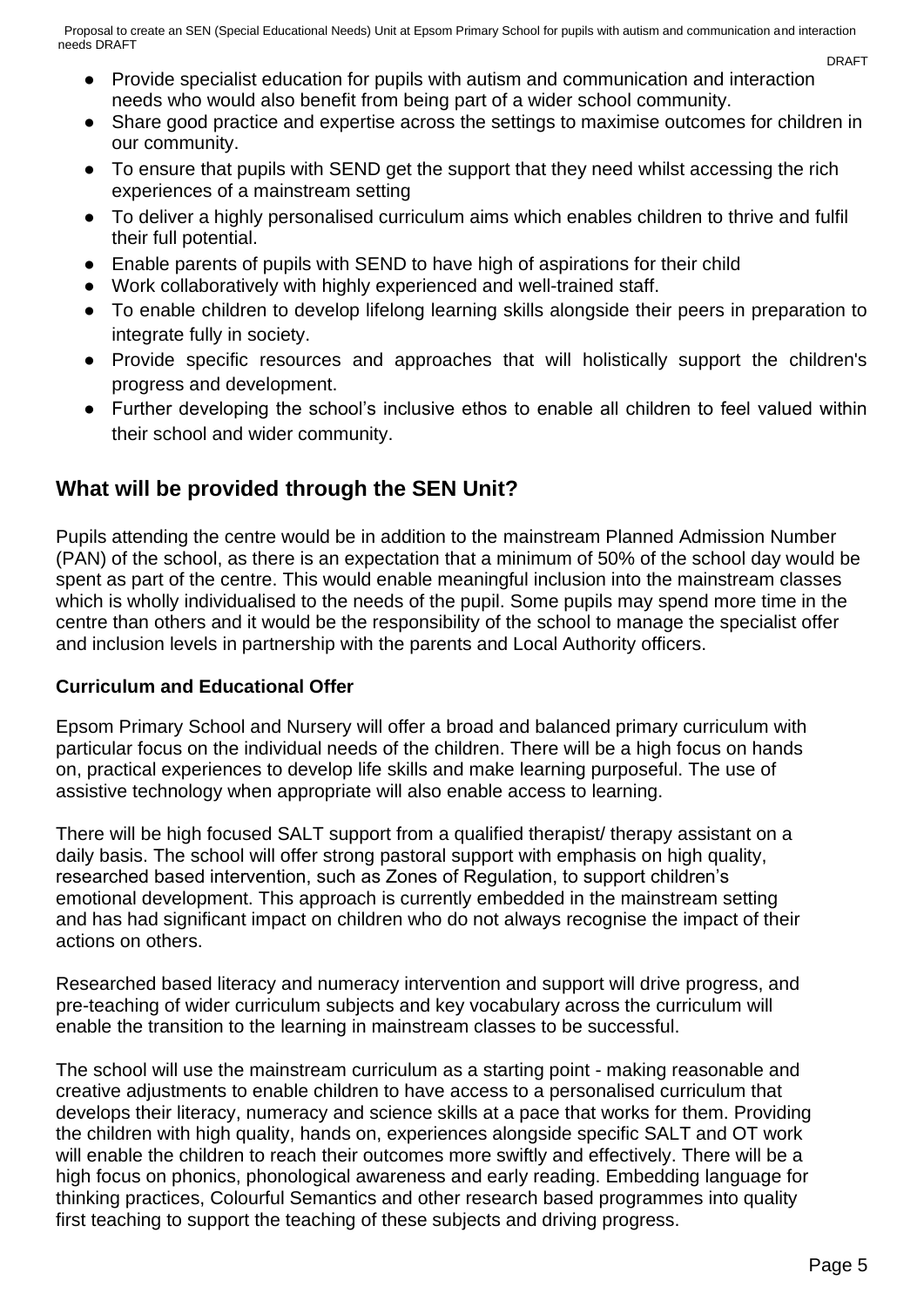Proposal to create an SEN (Special Educational Needs) Unit at Epsom Primary School for pupils with autism and communication and interaction needs DRAFT DRAFT

#### **Staff**

Additional trained staff will be employed to resource the SEN Unit. There is a high level of expertise amongst our existing staff in meeting the needs of children with complex additional needs. The school currently meet the needs of over 25 children who have, or are on the pathway to having, an EHCP. As a result many of the SEND Teaching Assistants are highly skilled and experienced at supporting the learning of children within the mainstream classroom. Last year, the school funded Elklan training for our support staff to ensure that the work on speech language and social interaction was of high quality as this is our primary SEN need within the school.

## **Reasons for creating a SEN Unit at Epsom Primary and Nursery School**

Demand for specialist provision in the north east of Surrey for autistic pupils and those with Communication & Interaction needs is high. As a result, other specialist provision in the local area are operating at or above capacity. The provision of an additional 21 places, will help support local families who would otherwise have to travel further afield for their child to receive an appropriate full-time education. The proposed SEN Unit at Epsom Primary and Nursery School will increase availability of specialist places that are matched appropriately to need-type, phases of education and geographic location, as well as reduce home to school journey times and associated costs.

ASD SEN Units in Mainstream Schools support autistic pupils and those with communication and interaction needs whose additional needs are such that they are able to spend approximately 50% of the taught curriculum in mainstream classes with support. This type of provision supports pupils who benefit from the specialist support of the SEN unit while accessing inclusion in mainstream classes. By developing local specialist provision, children can learn and flourish in their own community and be part of a familiar setting which supports their unique way of learning. The proposal fits with the schools ethos to be truly inclusive.

#### **Demand for SEN Unit and special school places in Surrey**

Demand data for both Special Schools and SEN Units is included in this report. There are fewer SEN Unit places than Special School places and pupils tend to attend SEN Units closer to home. Where SEN Unit places are not available autistic pupils and those with communication & interaction needs may be placed out of county in non-maintained independent schools and this is reflected in the Specialist Total data rather than SEN Units alone.

In academic year 2020-2021, 1190 of Surrey resident pupils aged 4-11 years old who are autistic or have communication & interaction needs attended SEN Units or specialist schools. 13% of this cohort were placed out of county due to a lack of placement availability in Surrey. Latest sufficiency modelling projects growth of 15% from 1190 in 2020-21 to 1368 in 2025-2026.

In academic year 2020-2021, 385 of Surrey resident pupils aged 4-11 years old who are autistic or have communication & interaction needs attended SEN Units. Less than 5 pupils were placed out of county for a place in a SEN Unit. Latest sufficiency modelling projects growth of 20% from 385 in 2020-21 to 462 in 2025-2026.

Table 3 shows North East projections indicate 17% growth in the total number of autistic pupils and those with communication & interaction needs, with EHCPs who need a specialist school or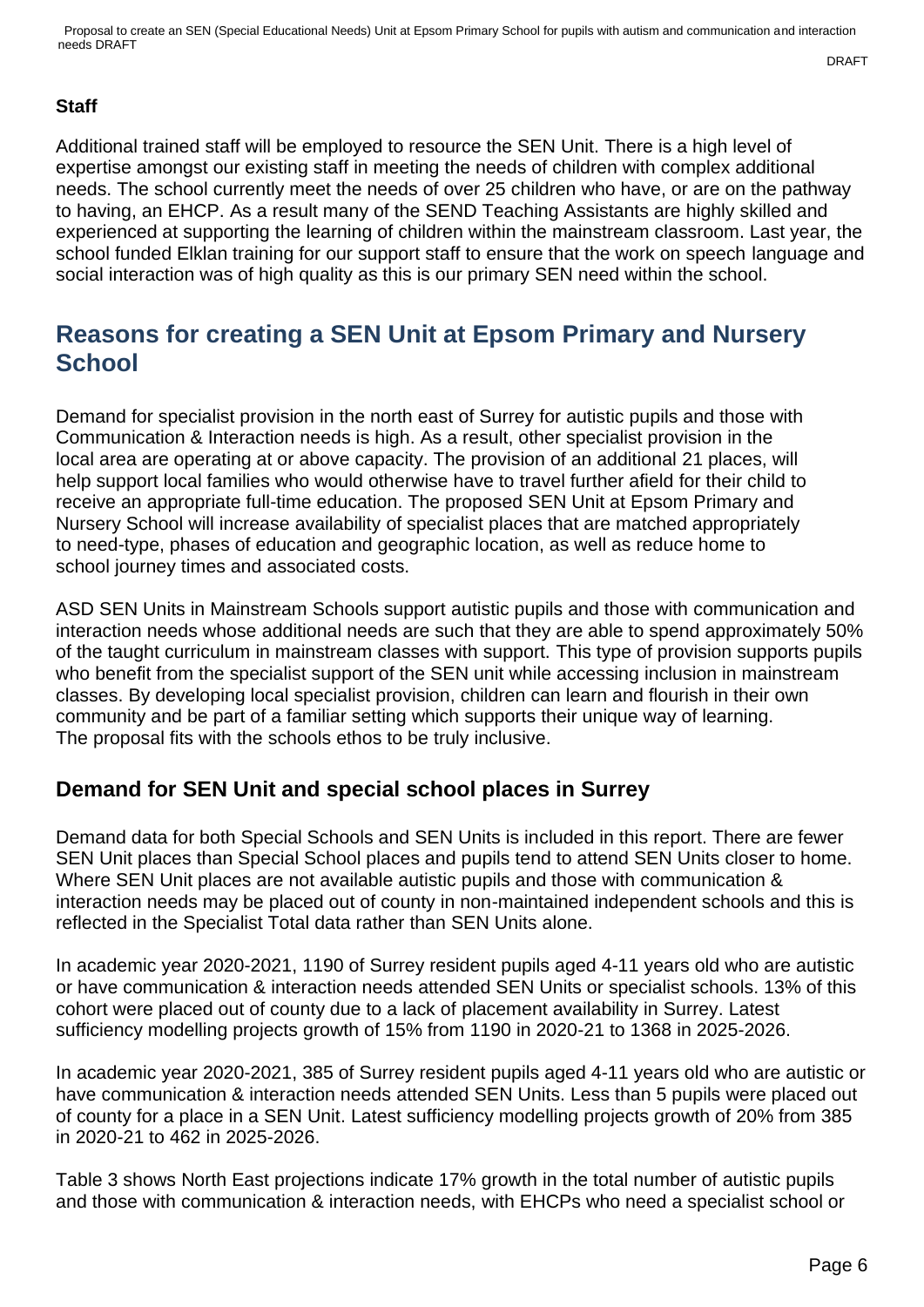Proposal to create an SEN (Special Educational Needs) Unit at Epsom Primary School for pupils with autism and communication and interaction needs DRAFT DRAFT

SEN unit place from 2020-21 (309) to the peak in 2023-24 (363), with an 11% growth remaining in 2025/26 (345).

#### **Table 3 North East: Forecast of demand for special school and SEN Unit places from Year R to Year 6 for pupils with an EHCP with a primary need of autism or communication and interaction needs**



Table 4 shows North East projections indicate 6% growth in the total number of autistic pupils and those with communication & interaction needs, with EHCPs who need a specialist school or SEN unit place from 2020-21 (109) to the peak in 2023-24 (115) before reducing thereafter. By 2030-31 the number of places needed (101) is projected to be lower than 2020-21 but remains 29% higher than the number of places needed in 2019-20 (78).

#### **Table 4 North East: Forecast of demand for SEN Unit places from Year R to Year 6 for pupils with an EHCP with a primary need of autism or communication and interaction needs**



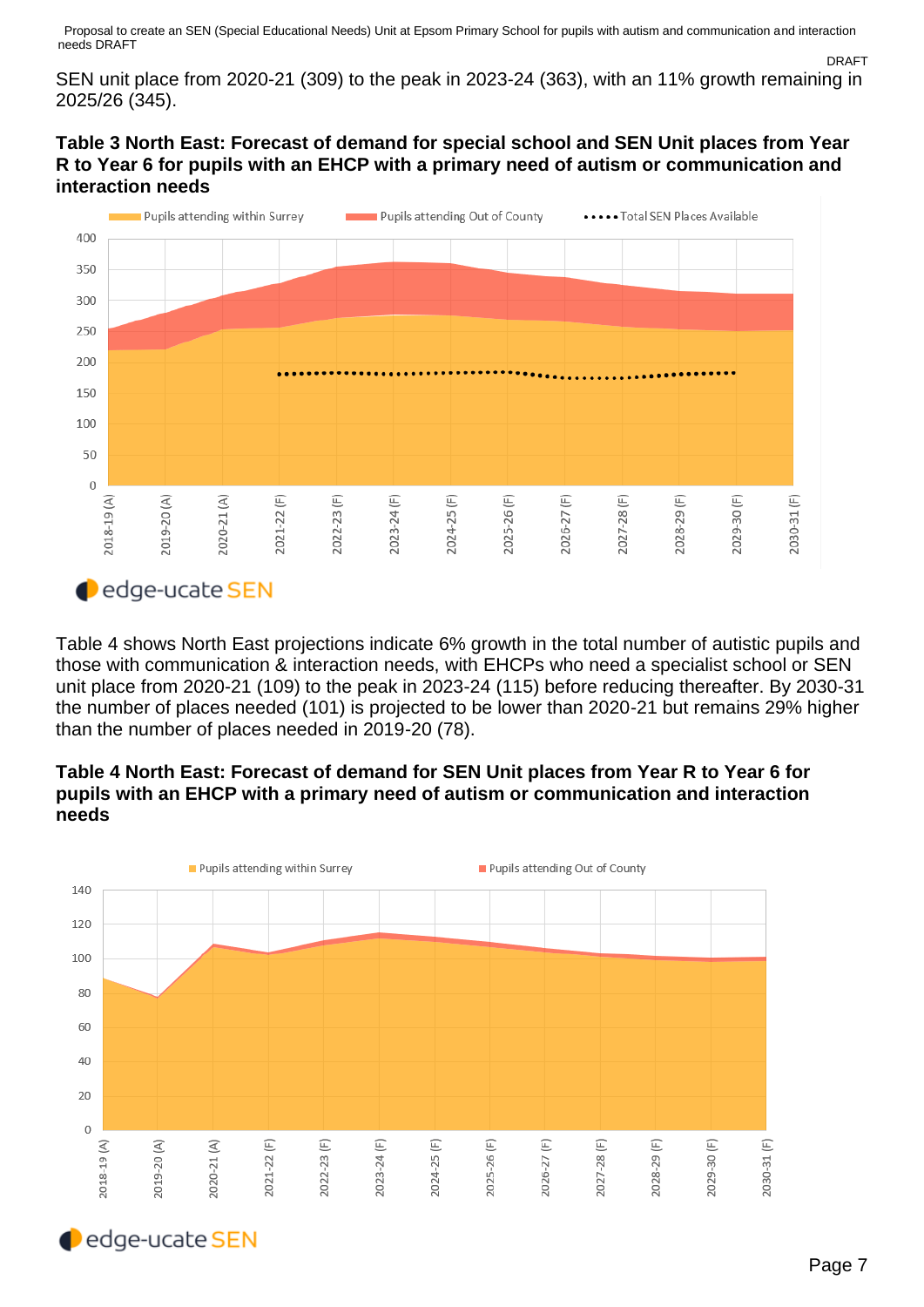## **ASD SEN Unit provision in Surrey**

More details of our specialist provision can be found in the booklet "Finding the right primary school in Surrey" on the [Surrey Local Offer website.](https://www.surreylocaloffer.org.uk/kb5/surrey/localoffer/advice.page?id=9TS_tpdTXU0) In Surrey autistic pupils with communication and interaction needs who need a specialist provision are typically placed in one of three types of provision: Complex Social Communication Needs (CSCN); Communication and Interaction Needs (COIN) or Severe Learning Difficulties (SLD).

Table 4 provides a summary of 8 SEN Units designated to meet the needs of autistic pupils and those with communication & interaction as their primary presenting needs.

**Table 4:** Autistic Spectrum Disorder (ASD) and Speech Language and Communication Needs (SLCN) Designated SEN Units in Mainstream Schools in Surrey as at September 2021

| <b>School</b>                                | <b>Designation</b>     | <b>District</b>  | <b>Planned</b><br><b>Places</b> | Age<br>Range           | <b>Occupancy</b><br>as of Sept<br>2021 | <b>Planned</b><br><b>Expansion</b><br>under Surrey's<br><b>SEND Capital</b><br>Programme |
|----------------------------------------------|------------------------|------------------|---------------------------------|------------------------|----------------------------------------|------------------------------------------------------------------------------------------|
| <b>Ashford Park</b><br>Primary<br>School     | ASD/MLD                | Spelthorne       | 22                              | $4 - 11$<br>years old  | 100%                                   |                                                                                          |
| Meadhurst<br>Primary<br>School               | <b>ASD</b>             | Spelthorne       | 20                              | $4 - 11$<br>years old  | 95%                                    | Growing to capacity<br>of 29 places by<br>2025/26                                        |
| Sunbury<br>Manor                             | Speech &<br>Language   | Spelthorne       | 20                              | $11 - 16$<br>Yrs old   | 85%                                    |                                                                                          |
| <b>Bell Farm</b><br>Primary<br>School        | <b>ASD</b>             | Elmbridge        | 15                              | $4 - 11$<br>years old  | 100%                                   | Growing to capacity<br>of 21 places by<br>2022/23                                        |
| Chandlers<br><b>Field Primary</b><br>School  | <b>ASD</b>             | Elmbridge        | $\overline{7}$                  | $4 - 11$<br>years old  | 100%                                   | Growing to capacity<br>of 25 places by<br>2024/25                                        |
| <b>Three Rivers</b><br>Academy               | <b>ASD</b>             | Elmbridge        | 20                              | $11 - 16$<br>years old | 100%                                   | Growing to capacity<br>of 30 places by<br>2024/25                                        |
| The Orchard<br>Infant School                 | Speech &<br>Language   | Elmbridge        | 6                               | $4 - 7$<br>years old   | 100%                                   |                                                                                          |
| Hinchley<br>Wood School                      | ASD (Cullum<br>Centre) | Elmbridge        | 20                              | $11 - 16$<br>years old | 100%                                   |                                                                                          |
| Cuddington<br>Community<br>Primary<br>School | <b>ASD</b>             | Epsom &<br>Ewell | 14                              | $4 - 11$<br>years old  | 86%                                    |                                                                                          |

# **Key Outcomes and Benefits**

Expanding Outstanding sufficient and sustainable special school provision for Surrey resident primary age pupils in Epsom & Ewell will provide the following benefits as stated in the [Developing](https://mycouncil.surreycc.gov.uk/documents/s83813/Phase%204%20Developing%20local%20SEND%20Provision%20in%20Surrey%20to%20meet%20demand%20in%20202324%20onwards-%20final%20report.pdf)  [local Special Educational Needs and Disability \(SEND\) Provision](https://mycouncil.surreycc.gov.uk/documents/s83813/Phase%204%20Developing%20local%20SEND%20Provision%20in%20Surrey%20to%20meet%20demand%20in%20202324%20onwards-%20final%20report.pdf) report to Cabinet on 25 January 2022:

- 1. Benefits realisation ensures Surrey's maintained specialist education provision is fit for purpose and creates additional employment/supported internship opportunities for residents around areas of expansion.
- 2. Children, young people, and families can access the same level of high-quality support wherever they live in Surrey. We have a good, shared understanding of our children and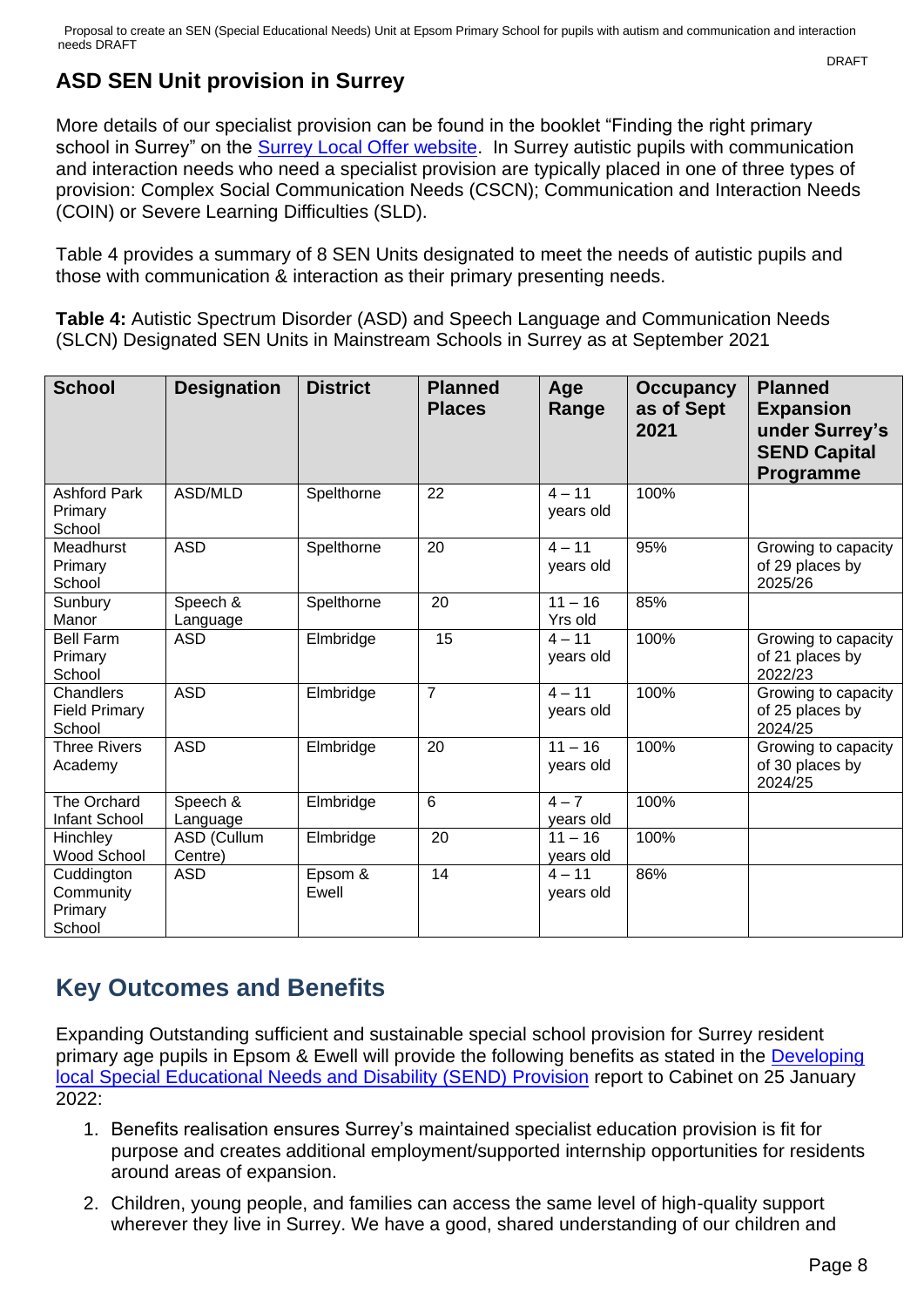Proposal to create an SEN (Special Educational Needs) Unit at Epsom Primary School for pupils with autism and communication and interaction needs DRAFT

young people who have SEND in Surrey and our support offer matches their identified needs.

- 3. Expanding Surrey's specialist provision aligns with the Preparation for Adulthood programme and strategy for Post-16 to create local further education and employment pathways such as apprenticeships and supported internships. This enables young people who have SEND to make a successful transition to adulthood and secure employment.
- 4. Capacity created locally will also make certain that SEND home to school transport distance and costs are reduced so that pupils attend their closest most appropriate school with shorter journey times. Opportunities for developing independent travel skills can be maximised as a result of children and young people being educated closer to home. This will also address local congestion around school sites as well as traffic flow around the county, which will be of benefit to Surrey's Green Agenda
- 5. The distribution and occupancy of current Special Schools and SEN Units in mainstream schools clearly illustrates that there is insufficient provision of Autism and Communication & Social Interaction Needs, Moderate Learning Difficulties, Severe Learning Difficulties and Social Emotional Mental Health Needs Special places.
- 6. The approved remodification and expansion programme will ensure that additional places are matched appropriately to need type, phases of education and geographic locations.

An Equality Impact Assessment is being completed throughout the consultation process and will be published as part of the Lead Cabinet Member Decision Meeting.

## **Implementation Plan**

#### **Finance and Resourcing**

Revenue income: Epsom Primary and Nursery School will receive £6,000 per year for each agreed planned place commissioned (21 places). The school will also receive a "Top up" sum for each pupil in attendance. Top up rates are reviewed annually by the Local Authority.

#### **Staffing**

The set up and running of the provision of a SEN unit for children with autism and communication and interaction needs within the school would be led and managed by a strong existing leadership team who have experience of high needs, high expectations and a culture of inclusive practice.

Priority would be given to recruiting a highly effective SEN unit leader and a qualified teacher and support staff for the pupils in Reception –Year 2 for September 2022. As the pupil numbers increases additional staff will be recruited. The School's vision is to build upon the current inclusive, creative, nurturing and ambitious environment and provide much needed support for the families in the community and beyond.

#### **Capital planning and buildings**

The Capital project is part of Phase 3b of the SEND Capital Programme agreed by Surrey County Council Cabinet on 25 January 2022. A feasibility study will inform refurbishment and changes to existing space in the school to accommodate the SEN Unit.

#### **Growth Model**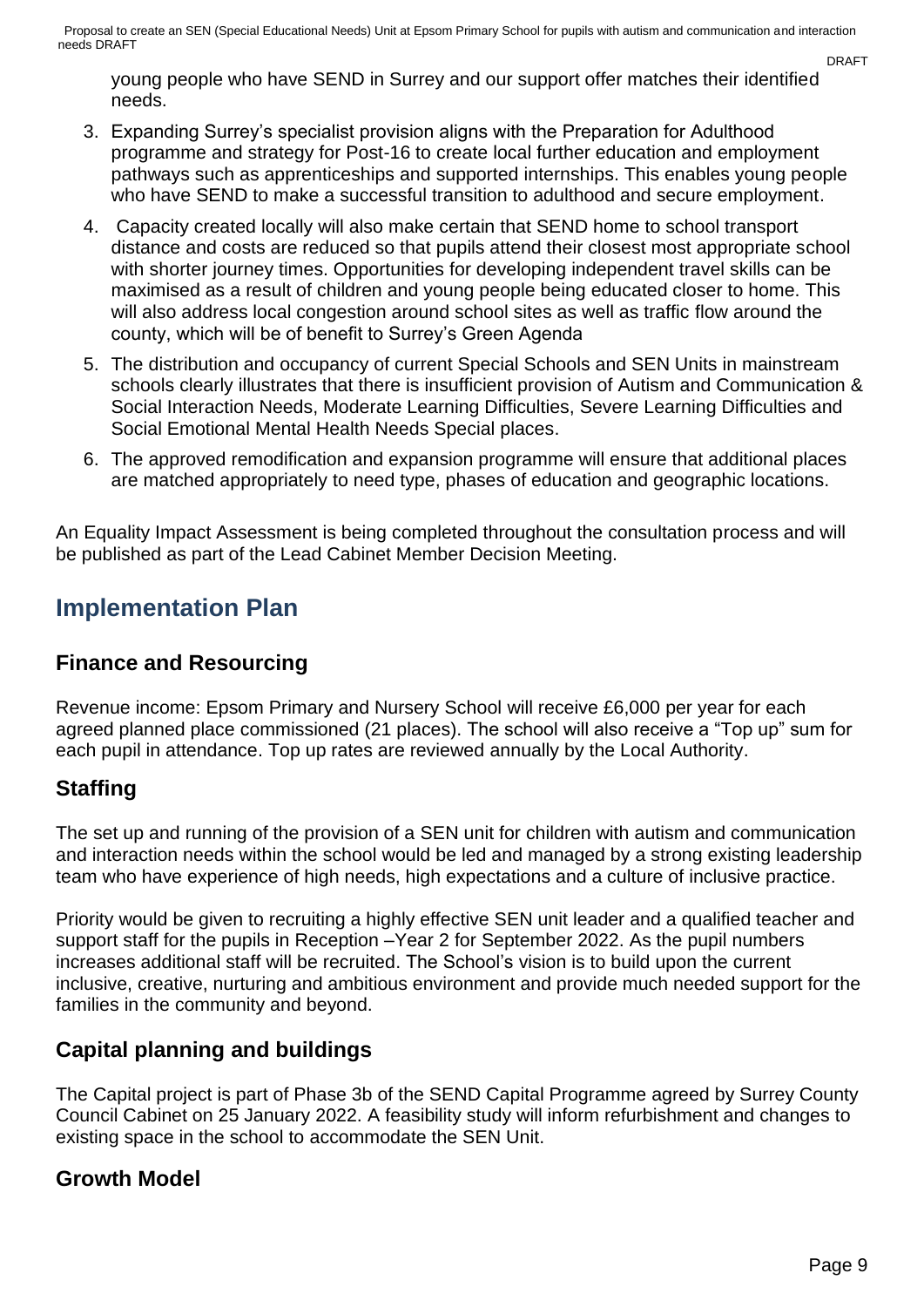Proposal to create an SEN (Special Educational Needs) Unit at Epsom Primary School for pupils with autism and communication and interaction needs DRAFT DRAFT

It is proposed that there will be 12 places available in September 2022 (3 in each year group from Year R to Year 3). There will be an intake of 3 places in reception each year. The table below shows how the SEN Unit will grow from September 2022 to full capacity in September 2026. The growth model may change depending on timescales and the outcome of the property feasibility study.

|                      | Numbers of learners per National Curriculum Year Group |                  |                  |                  |                  |                  |                  |              |  |
|----------------------|--------------------------------------------------------|------------------|------------------|------------------|------------------|------------------|------------------|--------------|--|
| <b>Academic Year</b> | NCY <sub>0</sub>                                       | NCY <sub>1</sub> | NCY <sub>2</sub> | NCY <sub>3</sub> | NCY <sub>4</sub> | NCY <sub>5</sub> | NCY <sub>6</sub> | <b>TOTAL</b> |  |
| 2022-2023            |                                                        | 3                | $\mathbf{r}$     | э                |                  |                  |                  | <b>12</b>    |  |
| 2023-2024            |                                                        | 3                | っ                |                  |                  |                  |                  | <b>15</b>    |  |
| 2024-2025            |                                                        | 3                | 2                | 3                | 3                |                  |                  | 18           |  |
| 2025-2026            | э                                                      | 3                | 3                | 3                |                  | о                |                  | 21           |  |
| <b>TOTAL</b>         | Year on Year availability                              |                  |                  |                  |                  |                  |                  |              |  |

#### **Table 5: Growth Model for the SEN Unit at Epsom Primary School**

## **Consultations, approvals and overall timescales**

- 1. It is proposed that the SEN Unit commences from 1 September 2022. The proposed changes require a period of consultation, the publication of Statutory Notices and the agreement of Surrey County Council's Cabinet Member for Education and Learning if the proposal is to proceed.
- 2. The first stage of consultation will be informal and will open from Tuesday 22 February to Friday 1 April 2022. During this period the Surrey County Council will share the proposal with the wider professional network, schools including headteachers and chairs of governors, with unions, parent representatives, partner agencies and with the staff and parents of the school subject to the proposals.
- 3. Following the informal consultation period, it is proposed to publish a Statutory Notice for a four-week period. The publication of Notices is when the local authority formally states that it intends to implement the proposed changes. This will be the final opportunity for consultees to make their views known before a final decision is taken. Following the consultation periods officers will summarise the feedback and will report to the Cabinet Member for Education and Learning.

#### **Have your say**

Surrey County Council and Epsom Primary and Nursery School would like to know what people in the area feel about the proposal. The consultation will open on Tuesday 22 February 2022.

You can respond by:

a) Accessing the consultation online on the 'Surrey Says' website: www.surreysays.co.uk and searching for the school's consultation (school name or post code), or by scrolling through the list of open consultations.

b) Completing the consultation response form that is available alongside this document. You can email the form or print it, complete it and send it back to the address below.